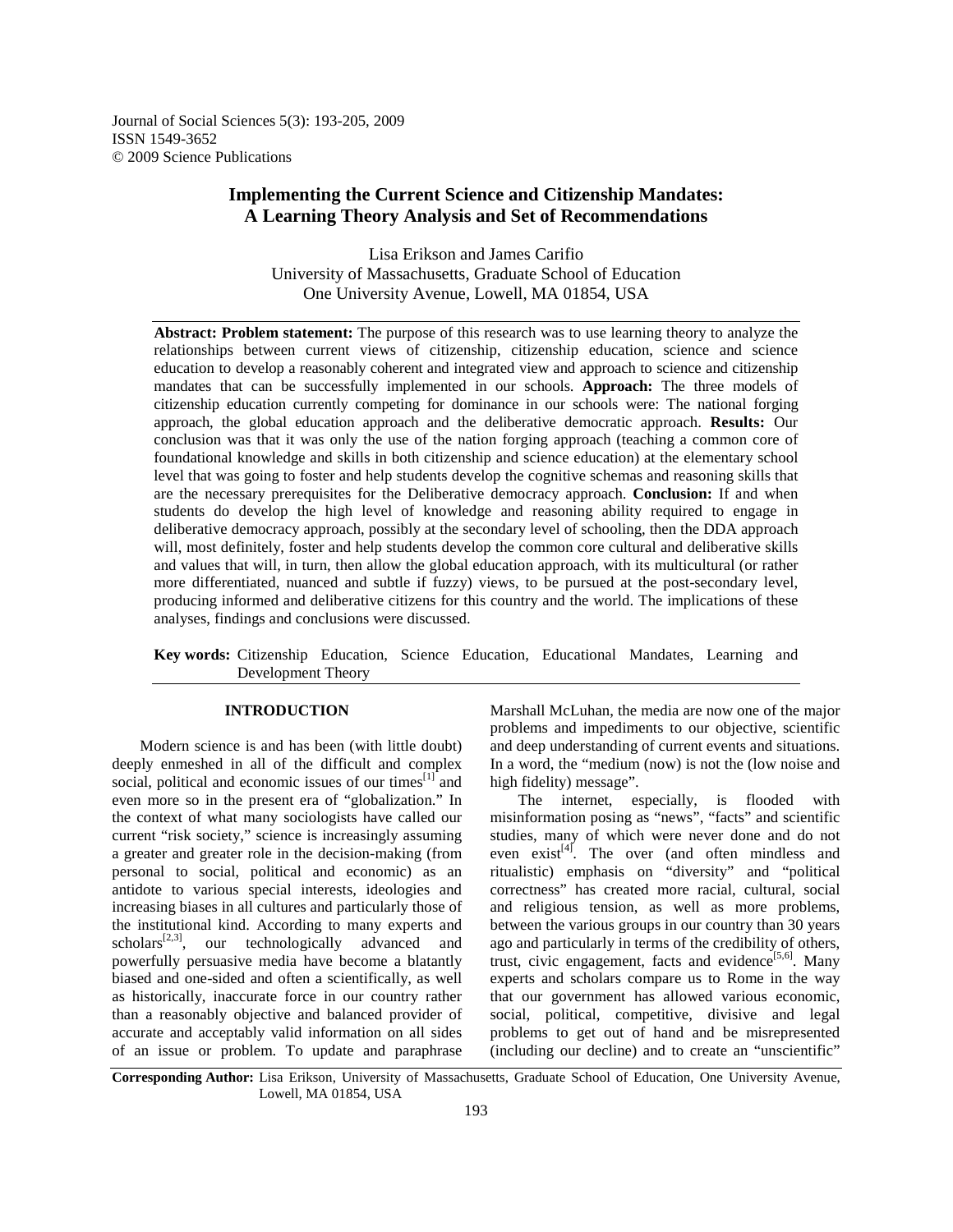environment and culture of "double-think", "doublespeak", "double-standards" and disregard and disrespect for our Constitutional laws, legal processes and traditions of fairness, objective data and equal consideration of rival views and hypothesis $[7,8]$ .

 It should not have come as a surprise to anyone, then, that we became a "Nation-At-Risk" and will remain so until we once again see, understand and assert that Citizenship and all it entails, is a core basic skill and requirement of every person in our country and that Citizenship and all of its responsibilities represent a core common culture and standard in our country, despite the broad, varied and endless attempts to negate this fundamental fact (in our country) over the last 20 years. Further, recent scholarship and an increasing public awareness of the ethical, practical and political dimensions of Science underscores the need of citizens to participate in the decision-making processes concerning controversial socio-scientific and sociotechnical issues as well as politico-scientific issues, debates, choices and decisions. Science today has a greater and more far reaching impact on every individual person's life, as well as all groups, industries, countries and alliances between countries. It is critically important, then, that every adult who holds citizenship in some country be able to understand the basic sciences and how to think critically about sciencebased evidence, issues, decisions and the consequences thereof. Therefore, it is the inescapable responsibility of schools in a democratic society to teach students and teachers both Citizenship Education and Science Education and the intersection and union of both. This inescapable responsibility, however, is a very tricky problem and issue for a number of reasons, which are discussed below.

 The first problem that must be addressed to carry out the above mission and responsibility is to answer the questions: "What is Citizenship and what are the characteristics and skill sets of the definition of citizenship one employs in a constitutional democracy?" And the questions that must be answered next are: "How compatible is the view and definitions of Citizenship being advocated or examined to the established and mainstream definitions and views of Science and what Science is and does?" These questions are further complicated by the fact that there are currently three major models of Citizenship Education competing for dominance in the US public schools today. These three competing models are: the original Nation Forging Approach (NFA), the Global Education Approach (GEA) and the Deliberative Democratic Approach (DDA). In Science Education, the notion of citizenship has often been characterized as

part of "Scientific Literacy"<sup>[9,10]</sup>. However, like the concept of Citizenship Education, the concept of Scientific Literacy is itself not at all clear, as many have pointed out<sup>[11]</sup>, even though many science educators and the scientific community believe that scientific literacy is well-defined and clear at least at a very general and non-operational level such as the "national standards". Unfortunately, this clarity is not in fact the case<sup>[12-14]</sup>.

In fact, Dagostino and Carifio<sup>[12]</sup> identify six different kinds and domains (or spheres) of literacy (functional, specialized, cultural, multi-cultural, critical and composite world) that are increasingly complex supersets of each other. Citizenship resides in the sixth and highest Composite World Literacy domain or sphere. This sphere requires the individual to be functionally literate, to comprehend and utilize specialized literacy, to have the cultural, multicultural literacy and critical literacy to move beyond themselves to the needs and problems in our society and world. This sphere requires all of the literacies needed to solve the big issues, promote new visions and to be flexible, adaptable and inventive in every way in this everchanging world. Composite World Literacy is a bit like Kohlberg's<sup>[15]</sup> Stage 6 (Universal Ethical Principles) in which an individual acts out of broad and general principles based upon the equality and worth of all human beings. Having rights means that every individual is due consideration of his interests in every situation, those interests being of equal importance with one's own<sup>[16]</sup>. Kohlberg originally theorized that at most, 25% of human beings develop to Stage 6 and he has since 1983 dropped this stage altogether. Therefore, this article will focus on and discuss citizenship and scientific literacies that may actually be taught and learned in our public school systems and how they relate to one another.

**Scientific literacy:** Putting some of the intractable issues of the science wars aside, the modern (standardsbased) view in science education defines scientific literacy in part as "the knowledge and understanding of scientific concepts and processes required for personal decision making, participation in civic and cultural affairs and productivity"<sup>[10]</sup>. This form of literacy is inextricably linked to the science content taught in schools and what scientists' know, work on and produce<sup>[11]</sup>. Thus, there are certain content areas of science that must be "covered" in our classrooms, such as biology, chemistry and physics and covered in terms of their basic knowledge, processes, methods, assumptions and resultant products. Yet, as the National Science Education Standards point out, irrespective of their scientific backgrounds, students and citizens are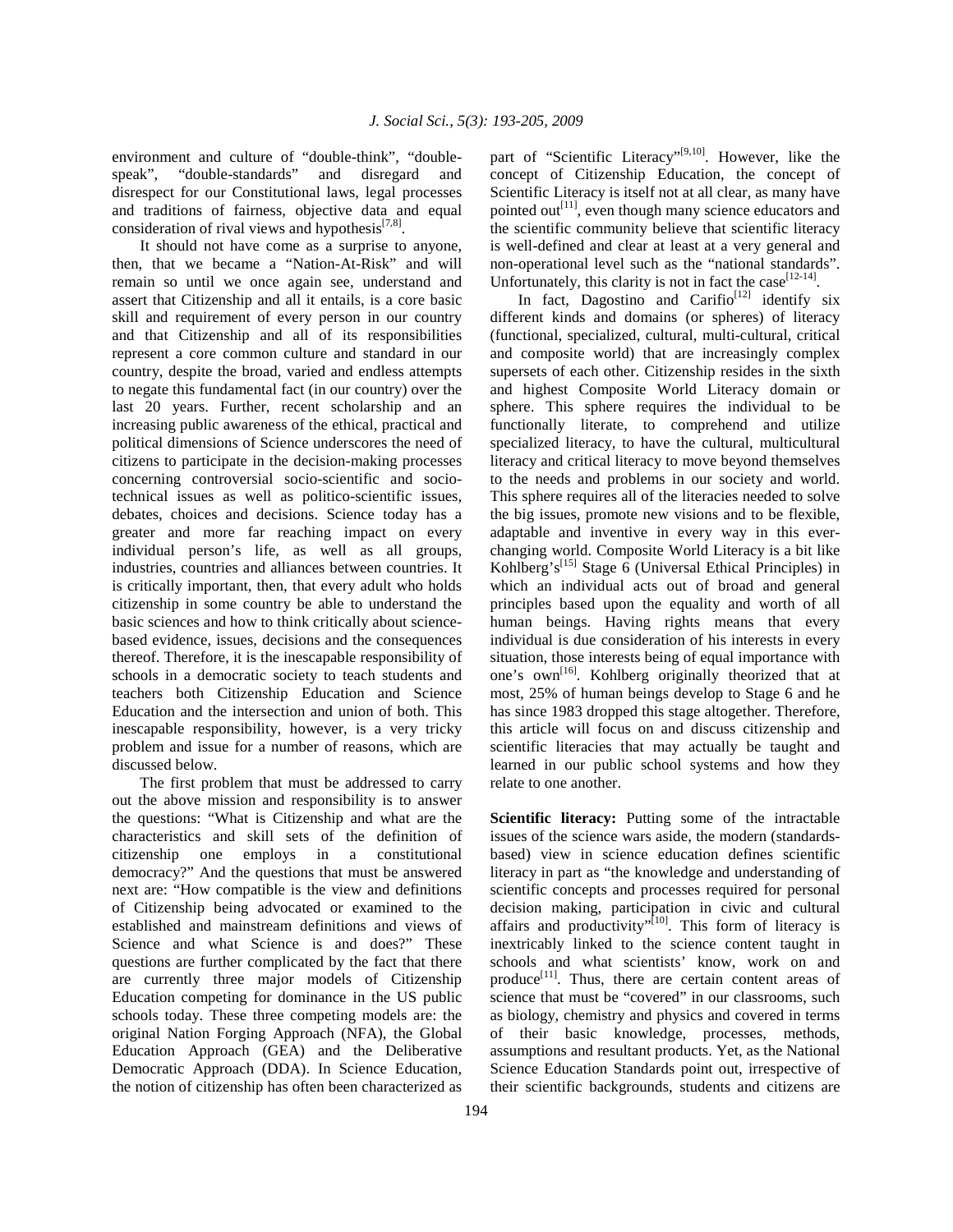now faced with engaging and using science in a myriad of ways. Science and the work of scientists are, for example, related to: (1) Economic development: e.g., pharmaceuticals, information technology, corporate citizenship or lack thereof; (2) Environmental issues: i.e., balancing the work that scientists are doing to create new ways to recuperate and safeguard the quality of the environment versus the "needs" of industry and individuals; and, (3) Social issues: i.e., developments in scientific research that contribute to the quality of life but what are the social, moral, ethical and political implications of research. Thus, one emerging view is to frame a more general view of (democratic) citizenship and ask what kind of scientific literacy can contribute to this view and its implementation. Given this more generalized view, then, the mission of science education, like citizenship education, both in schools and as a lifelong learning endeavor, must be to inhibit the populace from being passive, accepting and uncaring spectators (which will be the death-knell of our democracy) and to teach students to be aware, to think critically, to care for the common good and the future and to engage in reasoned and evidence-driven decision-making and action.

**Purpose**: The purpose of this article is to use learning theory to analyze the relationships between current views of Citizenship, Citizenship Education, Science and Science Education to develop a reasonably coherent integrated view and approach to science and citizenship mandates that can be successfully implemented in our schools. Critical Analysis theory and methodology $[17]$  was used to carry out these examinations.

 Critical analysis theory and methodology merges several theories, models and methods together to perform acts of "complex cognition(s)" on "complex and usually fuzzy and convoluted phenomena". One of the "root" theories and methodologies of Critical Analysis Theory is that of analytical philosophy and philosophical analysis. The next root of critical theory and analysis is the area of theory construction and theory analysis, which developed rapidly in the 1970's after a great leap forward in the 1950's. The third component of Critical Analysis Theory and methodology derives from Flanagan's Critical Incident methodology, which seeks to identify key qualitative factors, dimensions, events, or concepts of varying kinds relative to a given problem. The last major root of Critical Analysis Theory comes from the fields of literary and textual criticism. Various formal theories and techniques of literary criticism and scholarship explicitly identify a particular "canon" or lens which is

used to "deconstruct", analyze, evaluate and compare individual works, collections of works, genres and views or messages. Consequently, the theoretical lenses used to carry out the current critical analyses were the theories of Piaget, Kohlberg, Erikson, Carifio and Dagostino and Carifio<sup>[12,15,18-20]</sup>. These researchers and each of these five major lens are aligned with each other by age and are summarized in detail in Lisa Erikson's<sup>[21]</sup> dissertation, along with a fuller explication of Critical Analysis theory and methodology.

 Given the complexities and number of ideas, concepts and issues that will be introduced and interrelated in this article, the three major approaches to Citizenship Education currently competing in American public schools will first be discussed and analyzed in some detail. These three approaches are: the original Nation Forging Approach (NFA), the Global Education Approach (GEA) and the Deliberative Democratic Approach (DDA). Next, we examine how Science and Science Education are inextricably related to the implications of these different Citizenship approaches, which will be followed by an examination of how the various interrelationships of these aforementioned fundamental concepts or units relate to scientific and other kinds of literacy. However, to accomplish these tasks, both views of citizenship and citizenship education, as well as of science and science literacy must also be related to theories of learning and development, as these considerations are typically absent from and unconsidered by these views, which is a major part of the problem in this area<sup>[21]</sup>. A brief summary of these three approaches to Citizenship Education is given for those who are unfamiliar with these models, so that discussion may proceed to how these approaches relate Science education and literacies and the mandates of educational reform relative to Science and Citizenship objectives. Table 1 presents a summary of the chief characteristics and criticisms of these three Citizenship Education models and approaches and Table 2 shows the comparative alignment of these three major competing approaches to Citizenship Education in America for the reader.

**The nation forging approach:** The Nation Forging Approach to Citizenship Education includes the set of goals and ideals that were needed to create, build and maintain this country (and communities within it) that now need to be taught to our children today: Namely, "cooperation, courage, hard work, honesty, justice, perseverance, self-reliance and respect of oneself and others<sup>"[22]</sup>. Certainly all of these attributes of citizenship must be considered essential with respect to science and the conduct of science as well as scientific literacy.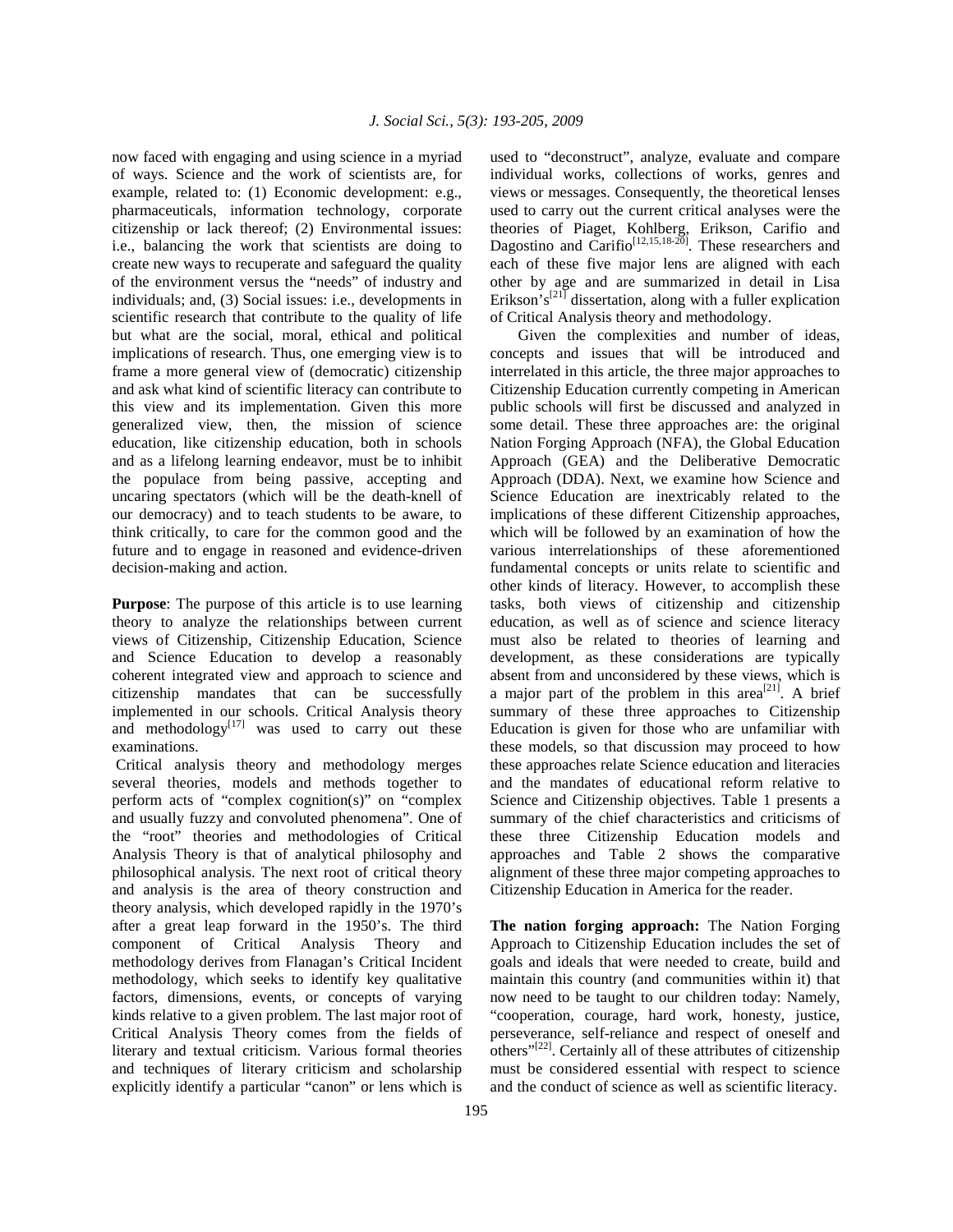Table 1: A summary of the three major current approaches to citizenship education

#### **The nation forging approach:**

- 1. US history as an exemplar of good citizenship
- 2. English as the national language
- 3. Identification of oneself as an American, a US citizen Major criticisms of the nation forging approach are that it is based on hero worship; centrist assumptions; and Idealism

## **The global education approach:**

- 1. Multiculturalism
- 2. Cultural relativism
- 3. Global citizenship

 Major criticisms of the global education approach are that it is anti-United States; cultural relativism and the costs: Economic, social and political

#### **The deliberative democratic approach to citizenship education:**

- 1. Five components of democratic deliberation
- 2. Beyond a social contract: A moral contract
- 3. Similarities to and differences from the nation forging approach Some criticisms of the deliberative democratic approach are the cost and feasibility in public schools; its political ambiguity and its ignorance of moral development theory

Table 2: Comparative alignment of the major competing approaches to citizenship education in America

| <b>Nation Forging</b> | Deliberative Democratic | Global Education     |
|-----------------------|-------------------------|----------------------|
| Approach (NFA)        | Approach (DDA)          | Approach (GEA)       |
| Traditional           | Supported by            | Multiculturalism:    |
| approach:             |                         |                      |
| Using American        | Academic                | Teaching students    |
| history and           | community:              | about various        |
| "civics" classes      | Guttmann,               | cultures             |
| to education          | Macedo, for             | Using equal or       |
| teach citizenship     | example                 | greater amount       |
|                       |                         | of time as spent     |
|                       |                         | on "American         |
|                       |                         | Culture"             |
| Used in our           | Adds a moral            | Cultural relativism: |
| Schools for           | component to            | Teaching students    |
| 200 years to          | citizenship             | that no one culture  |
| maintain              |                         | is better than       |
| democracy and         |                         | another              |
| democratic ideals     |                         |                      |
| Advocates a           | Decisions and           | Advocates            |
| common                | laws made through       | Bi-Lingualism        |
| language              | democratic deliberation |                      |
| Identification as     | Good of many            | Global citizenship   |
| <b>United States</b>  | supersedes              | "Transnational       |
| citizen               | Individual rights       | progressivism"       |

Consider the many aspects of our lives that are directly influenced by science today, which has become a basic component of both our culture and our economy. As previously stated, the work of scientists directly influences economic development, environmental issues and the social implications (and impacts) of how scientific findings, discoveries and inventions contribute to the quality of our lives, as well as the social, moral and ethical issues and decisions we must face and make.

 All major philosophies, psychologies and religions of all known cultures hold that rules, values and proper behaviors are learned and, therefore, can be taught. Children are not born knowing the rules, values, ethical imperatives and the laws of their nation. Also, as Kant stated, "There are two human inventions which may be considered more difficult than others- the art of government and the art of education; and people still contend as to their very meaning" $[23]$ . Therefore, this common set of ideals was and still should be part of the "American Dream" and taught in our public schools in both Citizenship Education and Science Education.

 The nation forging approach also contends that there must be a common language for all citizens, interactions and transactions (i.e., English, for several different important reasons, including that the science and technological communities use English). In addition to learning English, the Nation Forging Approach contends that citizens, immigrants or not, need to begin or continue to identify themselves proudly as Americans, a process that is very similar to the process of being inducted into a given scientific discipline and community $[24,25]$ . Pledging allegiance to the US flag, allegiance to this country and other such solidarity indicating behaviors are vitally important in this time of political and social difficulty. Social critics, including the political philosopher Jean Bethke Elshtain<sup>[26]</sup>, write that social integration and cultural induction and assimilation are being held back by "white guilt" or fear of criticizing multiculturalism<sup>[5]</sup>. Science also supports the notion and view of a common public working language for scientists, as well as a commitment to the basic and core values of science and the community of science. Science is also sensitive to problems and difficulties in its induction, enculturation and assimilation processes and consciously and somewhat scrupulously attends to these three processes in order to forge a "nation" of new scientists. These aspects of Science, therefore, both support and reflect the Nation Forging view of Citizenship education.

 The Nation Forging Approach has been challenged by many<sup>[27,28]</sup> for portraying history through the eyes of white, European males as heroes. This criticism is especially strong from proponents of the global education approach to citizenship education (which will be discussed next). By the 1960's, issues such as bilingual instruction, multicultural curriculums, lack of female, black and other types of heroes, new gender policies, sex education, prayer in schools and so on, became subjects of intense scrutiny in how to teach Citizenship Education in public schools. With an excessive "hero focus", one can see why everyone who does not fit the "traditional" profile wants to have their heroes in the established pantheon. It is true that in the past, the Nation Forging Approach (like each scientific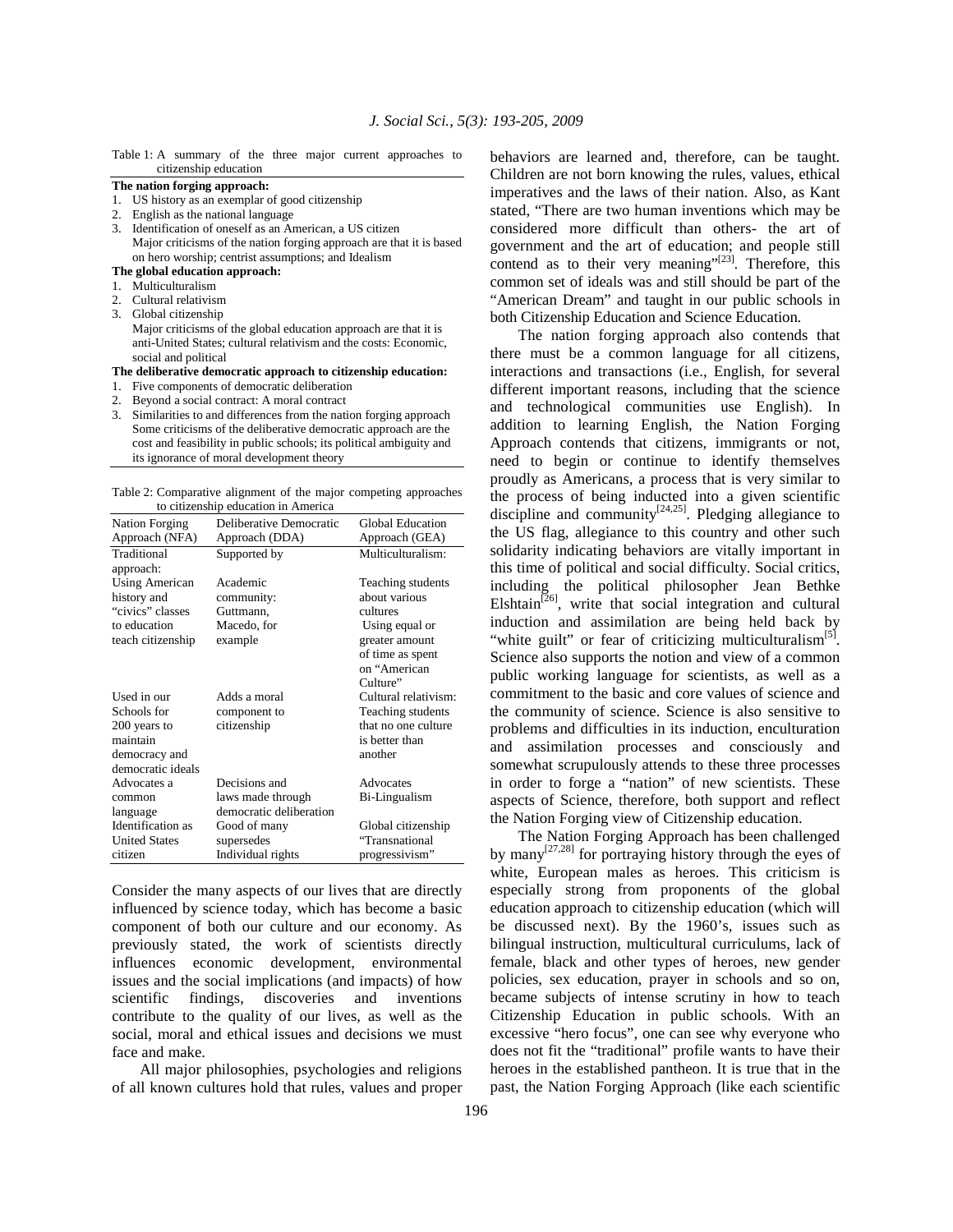discipline) has not done a proper job in recognizing all the peoples who have forged this nation and revisions were necessary. However, the content of the nation forging approach need not be white male hero-centered or even confined to heroines and the heroic. The history and stories chosen to depict, portray and teach the core values, characteristics and contributions of our country can be a broad range from the millions of everyday people who contributed to forging this democratic country. Similarly, science education and science in our country has made remarkable strides in inclusiveness, diverse role models and opportunities and has done so without throwing out the "nation forging" view of either science or citizenship. In fact, it has strengthened these core views by its inclusiveness and its recognition that all citizens need these core literacies and for this it should be commended.

 Another of the most significant critiques of the nation forging approach of Citizenship Education contends that this approach is embedded in Centrist Assumptions about liberal democracy<sup>[29,30]</sup>. The Deliberative Democratic Approach (3rd to be examined) criticizes centrist assumptions that are based on the belief that the existing systems of government and schooling are successful. A Centrist approach in curriculum and pedagogy includes little inquiry into current institutions, practices and content. "Everything about these institutions is taught as a given" $[30]$ . Yet, according to learning and developmental theorists like Piaget, when children are in elementary school, it is important for them to have consistency. Elementary schools must teach the "basics" of citizenship, math, English and science, in order for students to have a foundation for developing higher level thinking skills. There are certain facts and fundamentals that students must learn: math facts, the laws of our country and basic topics in science, such as learning about the interaction between human being and plant life; different materials that exist, their properties and behavior on a small dimension as well as a larger dimension including the Earth and Space and the properties of sound, electricity, light and forces and motion. But a very important point that needs to be well-noted here is that science and particularly Kuhnian **"**normal science", is a centrist endeavor and discipline and particularly so though its use of standard models and paradigms and realistic and objective epistemologies for the conduct of every day business. The point here is that a centrist approach is not necessarily a "bad thing" and is quite often a very good thing and what is needed to solve problems and advanced our understanding of different situation and phenomena. Certainly, then, "centrism" is not

incompatible or incommensurate with science or scientific literacy.

 It has also been argued that even educational programs that encourage active student participation and require students to engage in real-life problems do not question the content that is taught $^{[3]}$ . However, as mentioned above, the Nation Forging Approach to Citizenship Education is open to having its content reexamined in terms of greater inclusiveness and pedagogical practices and in terms of being experimental and evidence-based. It is both a fact and a fundamental that students need to learn the constitution, the bill of rights and other historical documents that cannot be disputed for their thinking, values, opinion formation and decision-making to be evidence-based and evidence-driven in our democratic society and country as opposed to ideological and/or orthodoxydriven thinking.

 Further, as the European Union grows and projects its influence, our hemisphere becomes more vulnerable to global turmoil $\left[31\right]$ . European and other transcontinental alliances have been formed with our neighbors. Canada and Britain, France and Germany, all possessing growing fundamentalism and/or socialistic trends from various religious, ideological social and economic models that may soon pose a threat to the  $US^{32}$ . The United States has the "democracy" that immigrants want to come to from choice because of the rights and responsibilities offered in our core governing documents and these documents are the evidence foundation that are to be used to guide, decide and judge behavior, as opposed to unsupported attributions and claims. Teaching all children in this country about the basics of our historical founding and laws is essential to this country's survival and daily renewal and the daily conduct of its business and various enterprises. There must be a set of common core beliefs, practices and obligations<sup>[33]</sup> for all American citizens if we are to develop a common and unifying civic identity, which can be the cohesive, stable and enduring core of a multicultural society. A functioning and successful society (like that of the science community) can only be maintained if citizens can communicate and cooperate in terms of a common civic culture and a set of common civic duties and responsibilities<sup>[34,35]</sup>. All of these behaviors, traits, attitudes, values and responsibilities must be learned and learned earlier rather than later. Science is and has been a proponent of a unifying (civic) identity and common core culture since the Ancient Greeks $^{[25]}$  and, in today's society, it is probably one of if not the major vehicle by which students encounter and learn all of the points made above.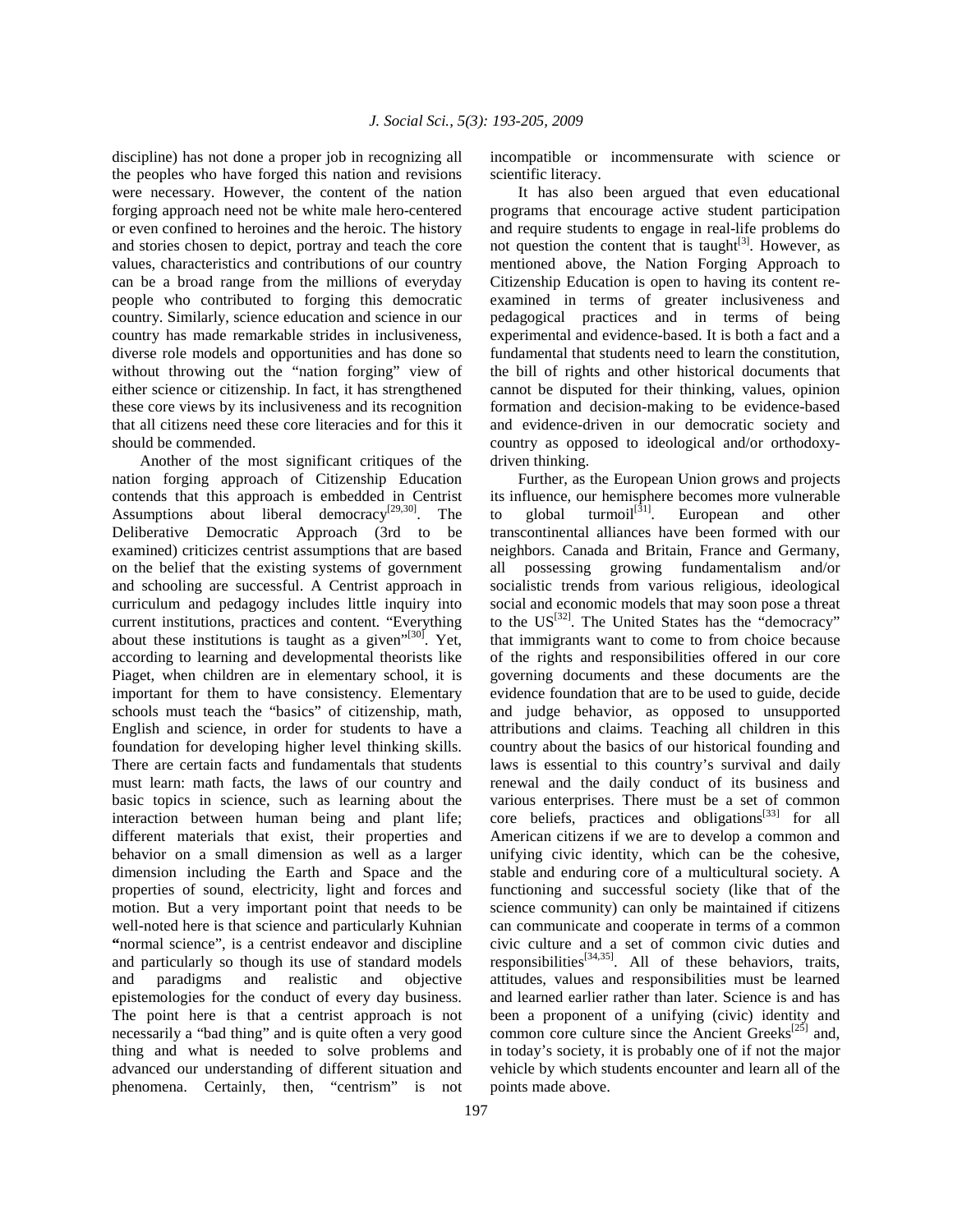**Global education approach**: The second major view of citizenship education, the global education approach, says that we must take into consideration the multicultural nature of our citizenry and economic globalization, which, according to the GEA's ideology, makes it impossible to retain the old fashioned belief of nationalism and our citizenry's identification as "American", as we are "all now citizens of the world"<sup>[36]</sup>. The Global Education Approach underscores the importance of multicultural education in our schools because of increased global interdependence and the shifting international balance of power. Some recent examples of international developments that have direct ramifications for the continuous leadership of the United States in global affairs are: the challenges to US dominance of the world's marketplace by Japan, Germany and Korea; military crises in the Middle East that affect the oil supply and reserves as well as world peace; the US fiscal resource allocations between military and social services expenditures; governmental instability in South and Central America, which places incredible demands on US military support and foreign loan capacity; famine and droughts in Africa and Asia that require US support in health care and food supplies; increasing birth rates, epidemic illnesses and human rights issues around the globe; and growing foreign investments in the United States. These developments mean that US citizens must interact in different ways and under different circumstances with unfamiliar peoples at home and abroad. Successful interactions and relationships require the use of knowledge, attitudes and skills about cultural diversity within a global context (and a lot of science as well, which is rarely acknowledged or even mentioned by those who espouse this view). The success of US international diplomacy is becoming increasingly dependent upon knowledge and principles of cultural pluralism[37,38]. The Global Education Approach in Citizenship Education contends that it can create a foundation for effective and successful diplomacy in the global context.

 In terms of relating the GEA view to science and science education, the notion or idea that there are many kinds or flavors of physics or chemistry, or any other hard science that must be accommodated and included (and maintained) by fiat is not a zeitgeist or view that is espoused in science or its everyday conduct. All is not "relative" or pluralistic in science and such a position is the nexus of both conflict and contradiction when it comes to science and multicultural citizenship views and concepts. Science only allows so much diversity and only so many kinds of "truths" with clear limits and criteria for both and

science actively and explicitly excludes and weeds out, again with clear criteria and standards for doing so, many views, alleged facts and truths and explanatory claims and science rarely accepts or tolerates eclecticisms, eclectic views, or fundamental inconsistencies and science actively works to eliminate them from each discipline and science as a whole. The very nature and essence of science is that it is neither "multi-cultural" nor "pluralistic" in any broad or inclusive  $way^{[24,14]}$ , which poses many problems and difficulties for the GEA view and approach.

 Another aspect of the global education approach is to help counter, in this country, the dominance of Anglo-centric and middleclass cultural values. Most school structures and procedures are grounded in mainstream cultural conceptions of law, order, reason and rationality. The global education approach contends that if one of the primary functions of schooling is to transmit the socio-cultural legacy of the nation to its young citizens, then our educational system must incorporate Multiculturalism as a persistent and routine component of programs and practices. The GEA also contends that in addition to mastering basic reading and writing skills, literate citizens in democratic, multicultural societies such as the United States, Canada and the United Kingdom should develop multicultural literacy<sup>[39]</sup>.

 "Multicultural literacy" consists of the skills and abilities to identify the creators of knowledge and their interests, to uncover the assumptions of knowledge, to view knowledge from diverse ethnic and cultural perspectives and to use knowledge to guide action that will create a humane and just world<sup>[39]</sup>. Although this is undoubtedly a wonderful goal, when one delves into other components of the Global Education Approach, they are inconsistent with learning and developmental theories and the practices that it preaches seem more divisive than conducive to open communication and cooperation and this point is exactly what the most recent objective and empirical scientific research shows[5,6]. Further, science has a very well established and well-tested method and process for arbitrating differences of belief, opinion and fact than the multicultural view and the two will never be reconciled despite all the claims and attempts to do so by epistemologists, sociologists and others.

Like "citizenship" and "scientific literacy", defining the term "multiculturalism" can be difficult, as there are many different views and perceptions. As with any dialogue on education, individuals tend to mold concepts to fit their "special interests". The best definition for the goals of citizenship and science education in this model is called Holistic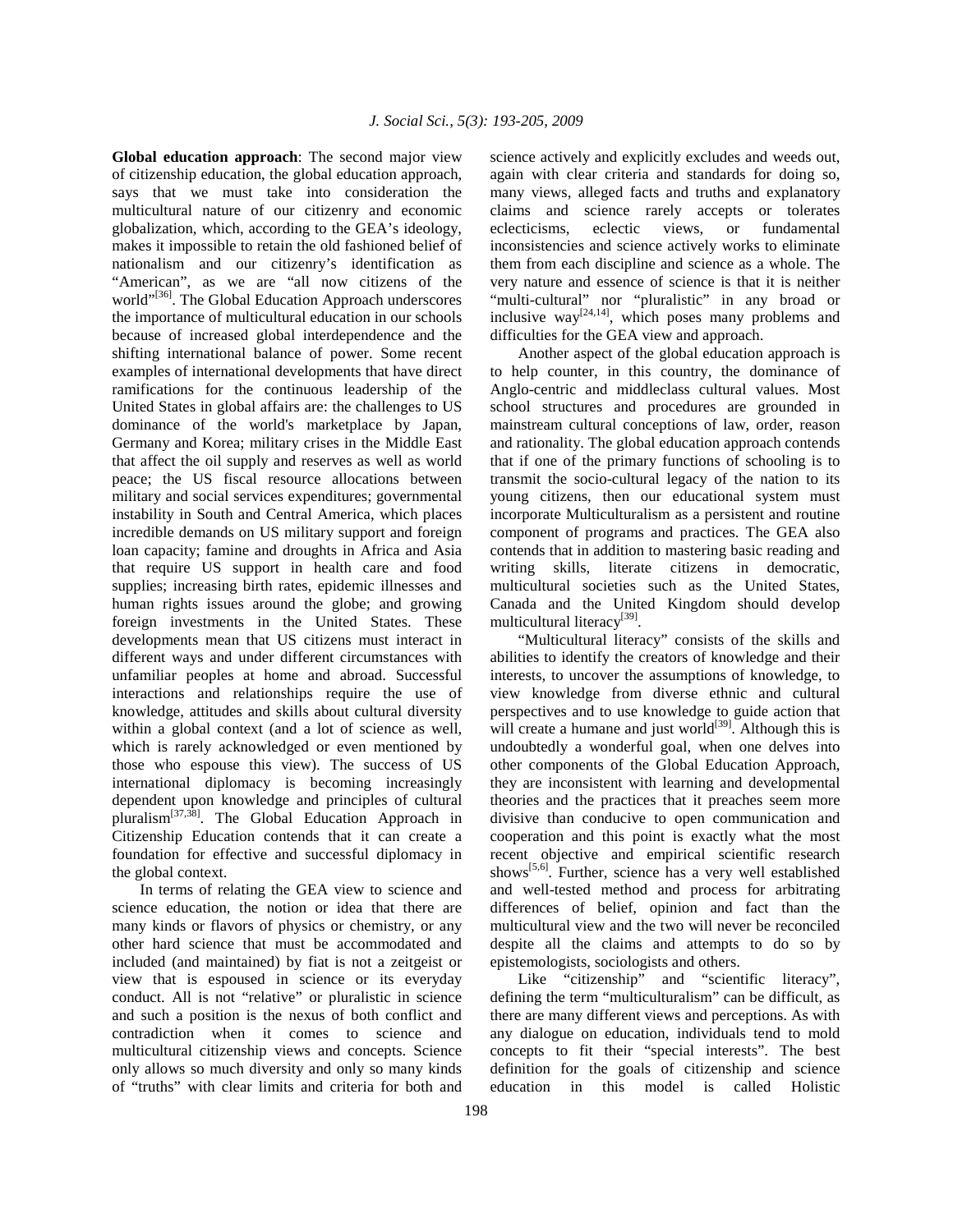Multiculturalism[39] which stresses the idea of cultural pluralism, defined by Diane Ravitch<sup>[7]</sup> as a view that the maintenance of many, or "plural", cultures housed within a nation's "ethnic groups" is valuable, both to the ethnic group (as well as to its individual members) and to the host nation (as a whole).

 In the United States, the traditional view had been one of a "melting pot" where all the immigrant cultures are mixed and amalgamated. The current view is that of a "salad bowl" model, which recognizes that we are a nation of immigrants from many different places, but have a national "dressing" that is "American". Holistic Multiculturalism has also been described by proponents as preserving a "cultural mosaic" of separate ethnic groups while creating a single piece of art. In the Holistic sense, then, Multiculturalism has come to be a shorthand term for a form of cultural pluralism. Holistic Multiculturalism asks for comprehensive school reform and basic education for all students that challenges all forms of discrimination, permeates instruction and interpersonal relations in the classroom and advances the democratic principles of social justice $[40]$ . As previously stated, science allows for different views and diversity, but implicitly understands that both have limits and eventually must be decided and reconciled against core standards and through testing. Like the nation forging approach to citizenship education, science does not seek to preserve forever all forms, even forms of its past, for their own sake. Such preservation would be politics rationalizing science rather than the other way around. It is not surprising to us at least that there is and has been so many tensions and indirect and direct skirmishes between scientists and science educators and the proponents of the GEA views and approach as there are many fundamental incompatibilities between the two.

 Additionally, the type of multiculturalism that is promoted by the global education approach to citizenship education is not holistic multiculturalism but rather some form of political multiculturalism. Political multiculturalism opposes the assimilation of immigrants into the nation's culture and is more concerned with preserving the distinctions between cultures, deliberately encouraging immigrants (and their offspring) to remain within society as separate "ethnic" groups. The global education approach believes that multicultural programs are necessary in our public schools to help our youth value and celebrate diversity. This view is called "Particular Multiculturalism" by Diane Ravitch<sup>[7]</sup>. Political Multiculturalism wants to engage in social actions to institutionalize multicultural values and practices, thereby helping society "live up to both the letter and spirit of this nation's democratic

ideals"<sup>[41]</sup> by preserving or promoting cultural integrity and authenticity. So, it is very important to define what "multiculturalism" means in any discourse related to education to avoid a myriad of confusions.

 As stated above, this static Political Multiculturalism is antithetical to science and how science works, grows, develops and settles differences and develops consensus views and paradigms. Consequently, this "Particular" or "Political" Multiculturalism is going to be very problematic for the teaching of science and its intersection with citizenship, particularly in relation to "rights" or views in conflict as well as the "facts and fundamentals" and the induction and enculturation processes of science. It is not surprising to us that there have been many difficulties teaching science successfully, to elementary students in particular as well as secondary school students, within the context of the GEA view and approach, which is the dominant approach now in our the United States at the K-12 level.

 Cultural relativism is the second major component of the global education approach, namely, "that each culture is of equal value and should not be judged from the cultural perspectives of others<sup> $n[42]$ </sup>. In this manner of thinking, all cultures are "equal" (which is not exactly how science would pose, characterize or pursue this issue or question and particularly so a scientist like Darwin or Geller-Mann). Further, GEA adherents maintain that it cannot be said that other cultures, or certain cultural customs, are "wrong" or "inferior", as to do so would be to act "culturally superior" or, at worst, even "racist". The Global Education Approach calls on immigrants to retain their "Old Country" values intact, as "priceless heirlooms"<sup>[43]</sup>. The incredible irony here, relative to the Global Education Approach, is that the nation forging approach is trying to retain the United States' "Old Country" traits of democracy and a culture of diversity with cooperation. The global education approach rejects and demeans this heirloom, apparently expecting that focusing on their differences instead of motivating children to look for the similarities in one another will best serve our children. Orthodoxies, however, seldom perceive or understand their "blind spots", although understanding one's blind spots (for example by testing various falsification hypotheses) is one of the most important aspects of scientific experiments, developments and acceptability by the "scientific community"<sup>[44]</sup>.

 The Nation Forging Approach to Citizenship Education views Cultural relativism as a major hindrance to a cohesive, functioning and successful American society and culture. For the Global Education Approach's purposes, it is seen as imperative that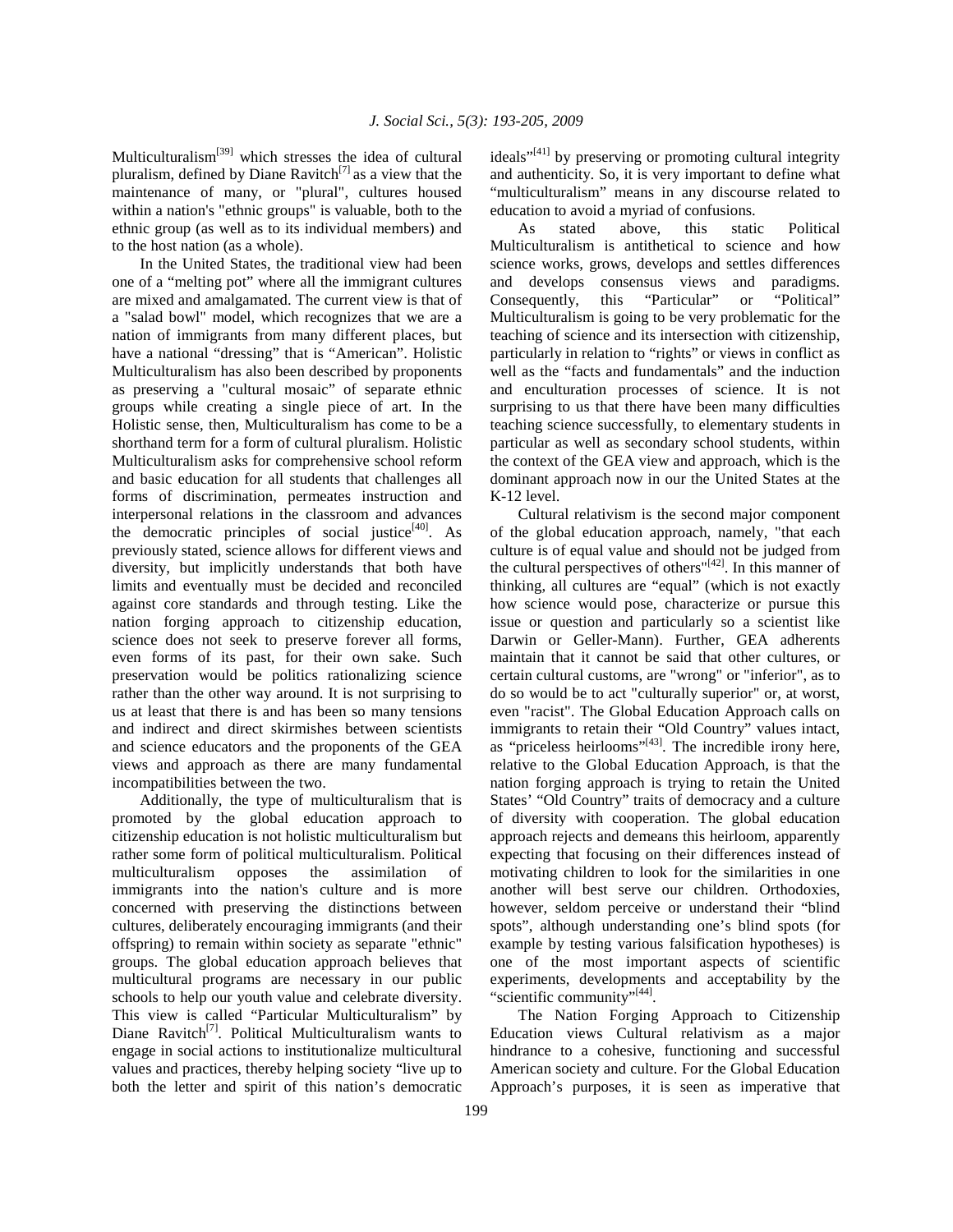"multiculturalism" and cultural relativism as ideals are taught to children in their formative years, so as to shape the views of the coming generations $^{[28]}$ . However,  $according$  to  $Erikson<sup>[19]</sup>$  and other development psychologists[45], children cannot cognitively nor emotionally hold multiple identities and, therefore, our public schools must concentrate on creating the "salad dressing" to unite students in their formative years. Also, within the United States, the achievements of Asians and Jews, who had no multicultural curriculum designed to make them feel better about themselves, are well documented $[46,47]$ , but not at all well publicized, which is not a hallmark of science or the processes by which it conducts itself and works. Further, in their search for recognition, various "minorities' or "underrepresented" people, have fostered a substantial amount of "white guilt" among the "majority" or predominant culture. To this end, cultural relativism is now being reflected in all subject areas. In fact, the National Education Association suggested that teachers avoid placing blame on anyone for the 9/11/2001 attack on our nation and to discuss what the United States had done to provoke the attack $[48]$ . One of the most articulate critics of cultural relativism is the political theorist Brian Barry<sup>[49]</sup>, who argues that this aspect of multiculturalism divides people when they need to be united in order to fight for social justice, or in the USA's case, democracy. Science and particularly the learning and psychological sciences, then, have a lot to say about all of the points above that somehow gets excluded from all these debates (similar to achievement data about Jews and Asians), which is in itself an "interesting" fact. The Global Education Approach does not accept the core modern scientific concept of falsification and evidence that falsify its claims, or the incorporation of falsification principals and designs into the conduct of its activities, examination of its claims, or the evaluation of evidence. Reconciling modern science and the GEA view and approach, even in a very fuzzy fashion, is not going to be an easy thing to do and particularly so for K-12 students. Those familiar with the history of science in Russia and China in the last century will understand the dangers and consequences of certain kind of political models rationalizing science rather than the other way around.

 Lastly, many proponents of Global Education Approach in its different forms also embrace "Transnational Progressivism"<sup>[50]</sup>, which contends that, "citizenship can no longer be understood as the pursuit of the homogeneous nation-state"<sup>[41]</sup>. Transnational progressivism endorses the concept that new civic ideals, international in reach and a shift of focus to global trends and problems is necessary for citizens to

be able to function in an increasingly interdependent world $[50]$ . Therefore, it is important, according to this approach, that schools teach students to be "transnational" citizens. This aspect of the global education approach has a great deal of appeal in terms of the scientific community, by taking us back to the 1930's and 1940's in both science and the world, when sharing new knowledge was the norm and a way of keeping power situations "balanced" and "neutralized", which can be traced back to DaVinci's views of the social responsibilities of inventors to invent and make available any new invention or innovation that would or could significantly alter or tip the balance of power in various situations that would result is major harm or harmful consequences. But the world is very different today and these critical differences and conflicts change the validity and realistic expectations of gaining worldwide cooperation in transnational progressivism and science, particularly as expressed through multi-national corporations. The ever accelerating trend of the close alliances between science, scientists and multi-national corporations and their actions and ventures on both a local and international scale, require more than ever before in our history that our scientists be United States citizens and the best of our citizens and that they be explicitly be taught to be so from elementary school to graduate school and across the span of their scientific careers. This point is easy to understand with the current international debates surrounding nuclear power<sup>[31]</sup>.

**Deliberative democratic approach**: According to Gutmann<sup>[51]</sup>, a proponent of the third citizenship education approach (the deliberative democratic approach) unity must be a primary goal in responding to diversity within the USA. Unity is a core value of science. Only if everyone is united around a set of democratic values, such as justice and equality, can the rights of "minorities" be protected and the voices of diverse groups be heard and equally considered. One of the DDA's chief criticisms of the GEA approach is that instead of focusing on building a common core and civic identity, the GEA opts instead to encourage the division into and divisiveness of multicultural groups.

 Deliberative Democracy has a long history, with origins in Kant and has been developed by John Rawls, Jurgen Habermas and Hannah Arendt, as a means for citizens, even when they strongly disagree, to at least agree to deliberate rationally over their differences. Agreeing to a method with explicit rules, standards and criteria to answer questions and resolve disputes and arbitrate claims and views is the very hallmark of science and the scientific method, as it has evolved over the centuries into its most modern form, as opposed to a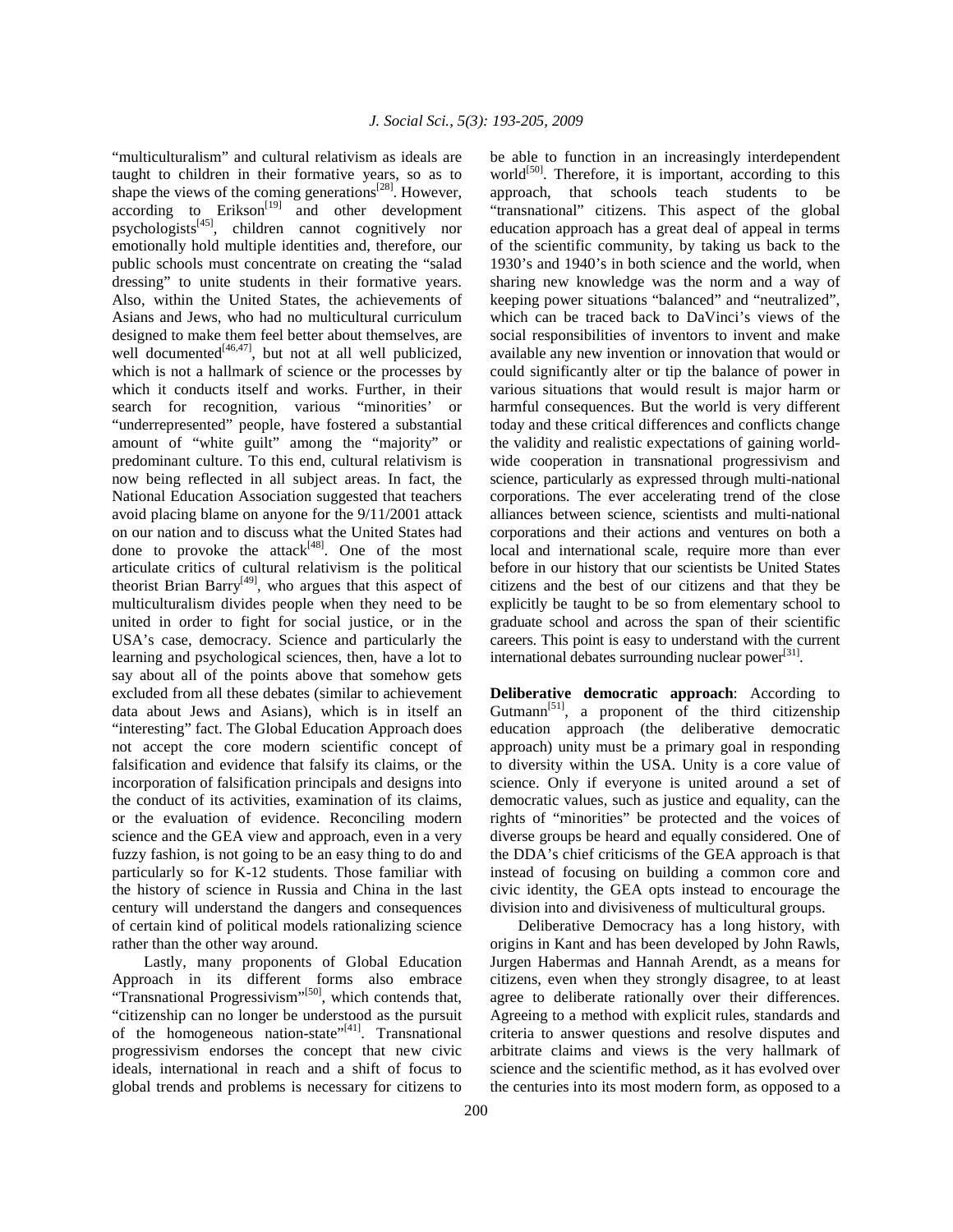political or power approach to diversity, disputes, conflicts and the settling disagreements and the soundness of differing view, contentions and proposals for action or policies. According to the DDA model of democratic politics, citizens do not have to share values or views. However, they need and must be able to share ideal communicative procedures, standards and processes for decision making. The Deliberative Democratic Approach highlights the way that democratic legitimacy depends on the ability and/or opportunity to participate in rational deliberation on the part of those citizens subject to collective decisions<sup>[52,53]</sup>. As Amy Gutmann has continually stated, "Education in character and moral reasoning are therefore both necessary, neither sufficient, for creating democratic citizens"<sup>[54]</sup>. Thus, the deliberative democratic approach insists that students must be taught how to think critically about public affairs and must participate fully in the democratic process through deliberation. This view is very close to what the emerging views of scientific literacy calls for: namely, that educators need to provide a science education that fulfils the need to have scientifically literate citizens such that they (citizens) can understand the environmental, social, ethical and moral implications of scientific activity and be capable of understanding scientific issues and making independent and informed judgments on scientific developments and knowing how to exercise their rights and take action as active citizens.

Stephen Macedo<sup>[55]</sup> another advocate of the deliberative democratic approach, in his book Diversity and Distrust: Civic Education in a Multicultural Democracy states that:

Liberalism is about placing liberty and the defense of basic human rights at the center of the political project. The freedom to choose, to pursue diverse religious and philosophical conceptions, is central to liberalism. But a liberal democratic society also counts on channeling the way people use their freedom. Liberalism properly understood is anything but neutral with respect to basic moral and political issues and it does stand for an ultimate commitment to fairness and impartiality. Liberalism as a system of free self-government needs to encourage wide-spread convergence on certain shared attitudes and character traits, as well as the patterns of social life that support them.

 It is interesting to note how similar Macedo's description and characterization of "liberalism" given above is to the characterization of the several of the essential features of science by many leading

philosophers of science and to the characterization of science presented in the Nation Forging section of this article. Thus Macedo, a proponent of Deliberative Democracy believes (like the Nation Forging Approach), that the US institutions and traditions of liberalism, as he defines them, require a commitment to and faith in civic purposes if we are to maintain and defend our country and democracy. Consequently, reasonable efforts to inculcate shared political virtues are incompatible with the "Cultural Relativity" of the Global Education Approach. The deliberative democratic approach and the nation forging approach to citizenship education are very different from the Global Education Approach in that they agree that the US citizens have to continue to live by our (perhaps idealistic) moral and political values, even if others in the global community do not. As an example, both Gutmann<sup>[54]</sup> and Macedo<sup>[55]</sup> believe that, because good citizens ought to be thoughtful and deliberative ones, public schools can legitimately turn down requests by fundamentalist parents not to have their children exposed to literature they consider irreligious or immoral. All students must learn the same nonrelativistic core values and gain the intellectual and moral capacities to practice those deliberative democratic virtues.

 And how can Science Education assist in these goals? Gutmann<sup>[54]</sup> writes that, "People who possess moral character without a developed capacity for reasoning are ruled only habit and authority and are incapable of constituting a society of sovereign citizens". So, first teach and then over-teach the scientific method to help develop the reasoning capabilities of all students. According to Driver<sup>[56]</sup>, students must learn to: (1) Observe and describe the facts of a phenomena or group of phenomena; (2) Develop a hypothesis, or idea to explain the phenomena; (3) Use the hypothesis to predict the existence of other phenomena or to predict the results of new observations; and, (4) Perform experimental tests of the predictions and try to come to some conclusions. Once these reasoning and deliberation skills are second nature to them<sup>[57]</sup>, students and citizens will be more competent to enter the public (political) discourse, whether it surrounds controversial scientific issues or other controversial social and political issues. Although Gutmann agrees that we must use our schools for "social and political reproduction", she also feels that continuous deliberation must take place even as to what are fair procedures, individual rights and, even perhaps, constitutional issues. Getting students to learn how to reflect will help them develop the skills they need in order to be active citizens. Thus, Scientific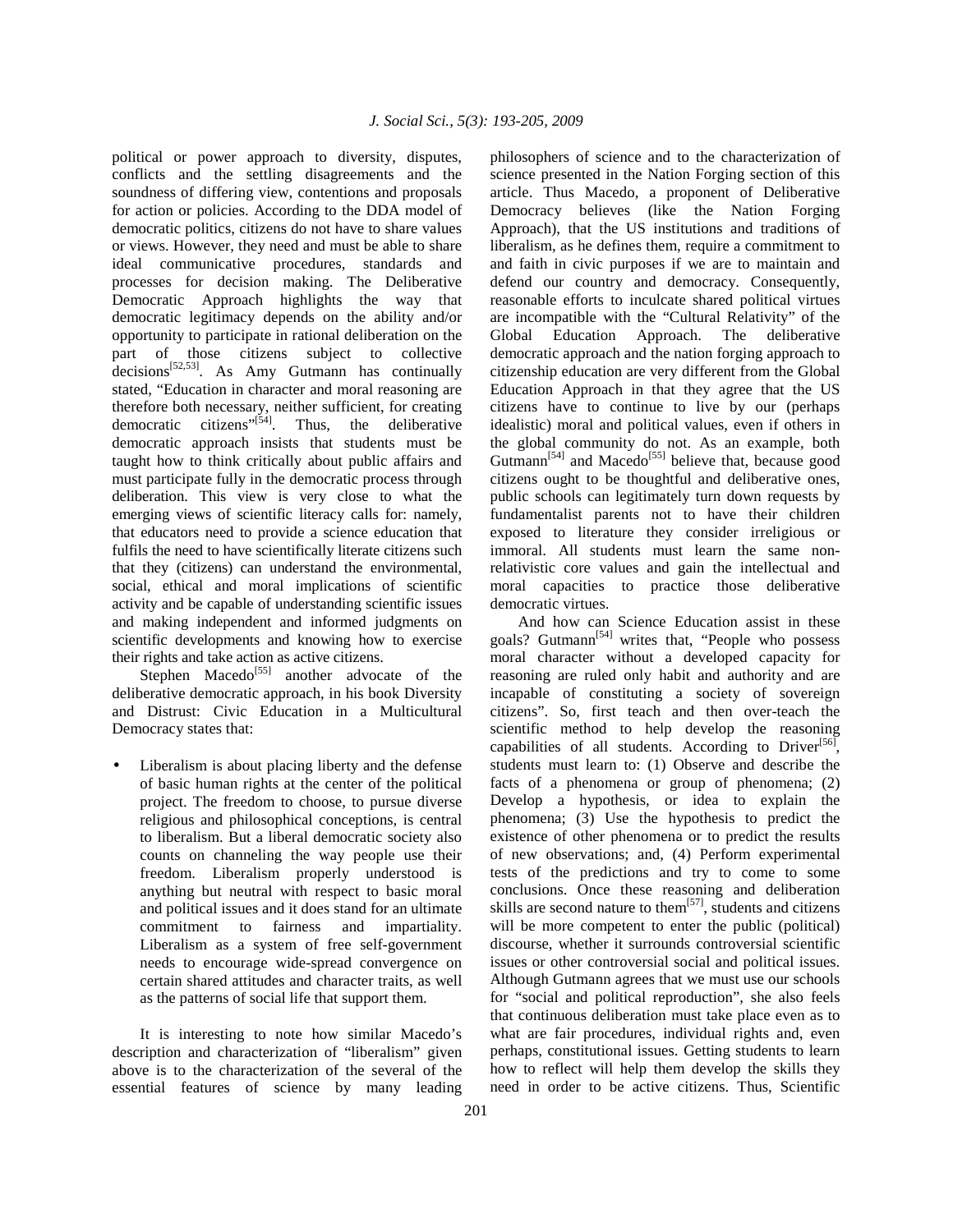Literacy has to aim beyond just teaching knowledge; beyond teaching the process of science; and start including the social aspect of science and reasoned reflection as part of science education.

 Implicit in Amy Guttmann's view and definition of citizenship is the idea that what is need in science education is a number of books (or/and instructional units) such as Profiles in Courage (and character) in science for students to read, study, deliberate and discuss rather than cherry-picking instances of scientists with various other characteristics to pepper through text and materials as salad dressing. Much more is needed, according to Guttmann to both link and bond science and citizenship and to do so for students. Further, science literacy is a shared responsibility of the curriculum and it is time that other courses (e.g., history and social studies) begin to more seriously and consistently address issues of science, scientific reasoning and scientific discovery which have shaped and continue to shape our social, cultural and political landscapes. Without an interdisciplinary and multidisciplinary view and approach to science literacy, students lose the opportunity for sustained learning and application of key scientific concepts in a number of classroom mediated contexts.

 The problem with the Deliberative Democratic Approach is that it assumes a fairly high level of cognitive development on the part of the student and is completely silent as to how this level of development comes about, other than naturalistic maturation processes (i.e., the "Here a miracle occurs…" comment one sees in humorous cartoon representations of many "scientific" theories and views). This same point holds true for the Global/Multicultural Approach in all its various forms. The simple fact is that only the use of the Nation Forging Approach, teaching a common core of foundational knowledge and skills, in both Citizenship and Science Education at the elementary school level is going to foster and help students develop the cognitive and reasoning skills that are necessary prerequisites for Deliberative Democracy. If and when students do develop the high level of knowledge and reasoning ability required to "Deliberate Democratically", this approach will, then, foster and help them develop further the common core cultural and deliberative skills and values. This, in turn, will then allow the Global Education Approach, with its multicultural (or rather more differentiated, nuanced and subtle if fuzzy) views, to be pursued at the postsecondary level, producing informed and deliberative citizens for this country and the world. These citizens will have achieved the Composite Literacy level in the model of literacy developed by Dagostino and

Carifio<sup>[12]</sup>. This differentiated view we have presented here also harkens back to Bruner's<sup>[58]</sup> seminal and timeless insights on the relationships between cognitive development, type of instruction and nature and representation of the type of content, knowledge, skills, attitudes and values to be learned. All of the aforementioned instructional components change with each level of cognitive development.

### **CONCLUSION**

 The purpose of this article was to use learning theory to analyze the relationships between current views of Citizenship, Citizenship Education, Science and Science Education to develop a reasonably coherent integrated view and approach to science and citizenship mandates that could be successfully implemented in our schools. The three major approaches to Citizenship Education currently competing in American public schools, the original Nation Forging Approach (NFA), the Global Education Approach (GEA) and the Deliberative Democratic Approach (DDA), were first discussed, analyzed and compared in detail (Table 1 and 2). Next, how Science and Science Education are inextricably related to the implications of these three different Citizenship approaches was examined and related to the view of scientific literacy. Additionally, both views of citizenship and citizenship education, as well as of science and science literacy were related to theories of learning and development, as these considerations are typically lacking from and unconsidered by these views, which is a major part of the problem in this  $area^{[19]}$ . Critical analysis methodology $\left[17\right]$  and five major learning theory lenses were used to carry out these tasks. The details of these five major theoretical lens and a more comprehensive analysis of the three models of citizenship education summarized here is available in Erikson's<sup>[21]</sup> dissertation.

 The conclusion that was arrived at as a result of the analysis conducted was that it is only the use of the Nation Forging Approach, teaching the common core of foundational knowledge and skills, in both Citizenship and Science Education, at the elementary school level, that is going to foster and help students develop the cognitive and reasoning skills that are necessary prerequisites for the Deliberative Democracy approach. If and when students do develop the high level of knowledge and reasoning ability required to engage in Deliberative Democracy, possibly at the secondary level of schooling, then the DDA approach will, most definitely, foster and help them develop the common core cultural and deliberative skills and values that will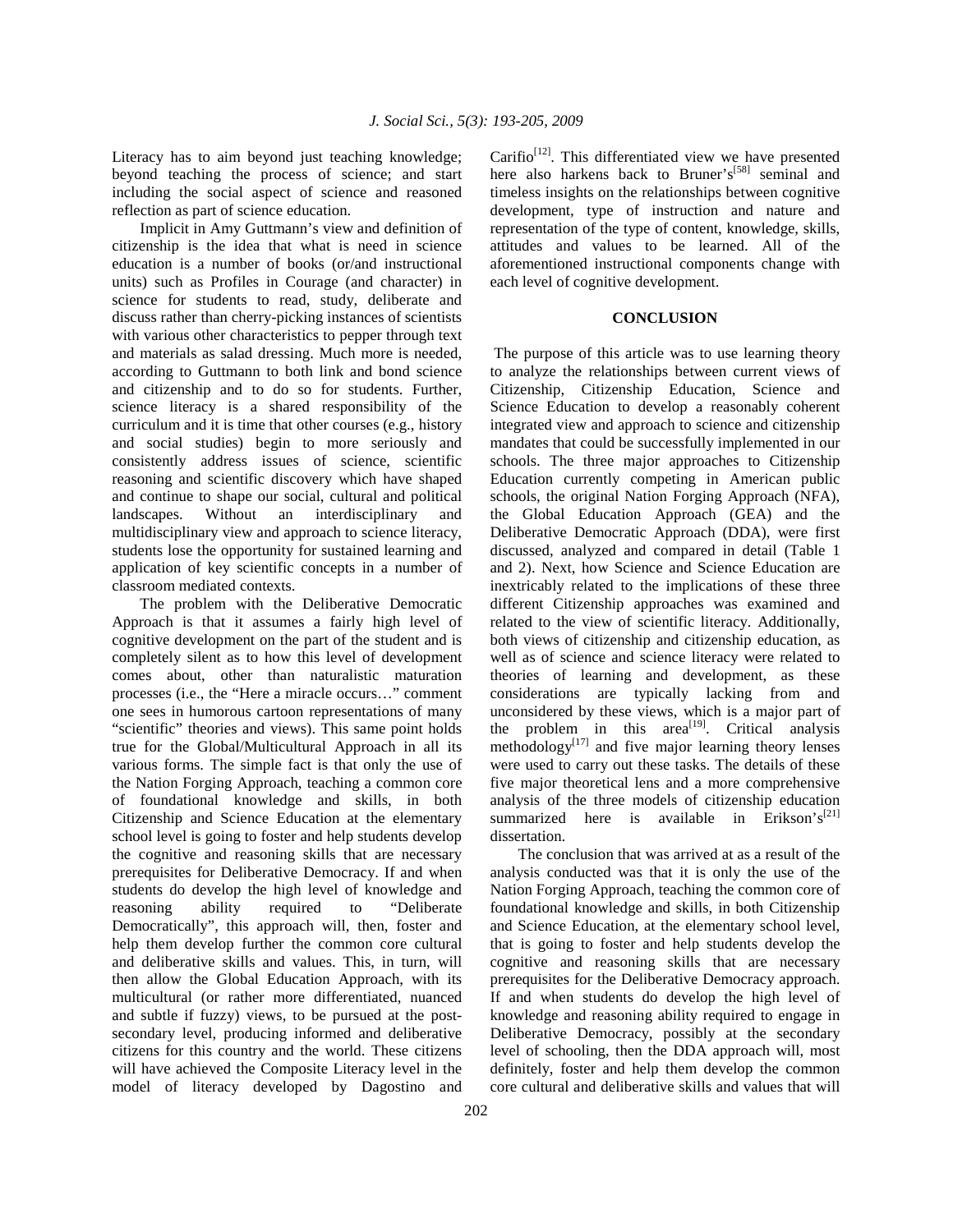in turn then allow the Global Education Approach, with its multicultural (or rather more differentiated, nuanced and subtle if fuzzy) views, to be pursued at the postsecondary level, producing informed and deliberative citizens for this country and the world. These citizens will have achieved the Composite Literacy level in the model of literacy developed by Dagostino and Carifio<sup>[12]</sup>. There is, then, no one single, uniform or constant answer to all of the questions posed at the beginning of this article about science and science education and citizenship and citizenship education and the intersections and unions of all of these different elements or integration into a coherent whole. The "answer" is a developmental answer and model that is differentiated and strongly linked to human development theory and modern learning theory<sup>[20]</sup> and is more akin to a phase change qualitative model that progresses from the unify fundamental core of science and citizenship through the other stages with a strong and equal focus on intellectual, knowledge and skill development as well as character development and valuing at each stage. This model and view, however, will meet with a great deal of opposition, particularly at the K-12 level, as Science Education is currently riddled with many "core contradictions", exacerbated by political/sociological pressures<sup>[59]</sup>. The very same point is also true of Citizenship Education, where there is no developmental view or modern learning theory views at all and the battle is for hegemony and the dominance of one view across the board in all situations and particularly relative to educating students and citizens. The differentiated and developmental model outlined in general here is what is needed and we as good citizens and good scientists need to engage in the appropriate processes necessary to get this model and view heard and heard widely and broadly and to be fairly considered and deliberated reasonably so that informed decisions about future educational practices, relative to both science and citizenship, in our schools can be made.

#### **REFERENCES**

- 1. Restivo, S., 1998. Modern science as a social problem. Soc. Problems, 35: 206-225. http://www.jstor.org/stable/800619
- 2. Susan, V., 2001. Impact of media on children and adolescents: A 10 year review of the research. J. Am. Acad. Child Adolesc. Psychiatry, 40: 392-401. http://www.ncbi.nlm.nih.gov/pubmed/11314564
- 3. Bandura, A., 1986. Social Foundations of Thought and Action. Englewood Cliffs, Prentice Hall, New Jersey, ISBN: 013815614X, pp: 617.
- 4. Sommers, C., 1995. Who Stole Feminism?: How Women Have Betrayed Women. Simon and Shuster, New York, ISBN: 0684801566, pp: 320.
- 5. Putnam, R., 2001. Bowling Alone: The Collapse and Revival of American Community. Simon and Shuster, New York, ISBN: 0743203046, pp: 541.
- 6. Sailer, S., 2007. Fragmented future: Multiculturalism doesn't make vibrant communities but fragmented ones. Am. Conserv., 14-21.

http://www.amconmag.com/article/2007/jan/15/00007/

- 7. Ravitch, D., 2004. The Language Police: How Pressure Groups Restrict What Students Learn. Random House, New York, ISBN: 1400030641, pp: 267.
- 8. Schlesinger Jr., A., 1991. The Disuniting of America: Reflections on a Multicultural Society. Whittle Communications, New York, USA., ISBN: 0393033805, pp: 160.
- 9. Laugksch, R.C., 2000. Scientific literacy: A conceptual overview. Sci. Educ., 84: 71-94. DOI: 10.1002/(SICI)1098-237X(200001)84:1
- 10. National Research Council, 1996. National Science Education Standards. Academic Press, Washington, DC., ISBN: 0309053269, pp: 262.
- 11. De Jong, O., E.R. Savelsbergh and A. Alblas, 2000. Teaching for scientific literacy: Context, competency and curriculum. Proceedings of the International Utrecht/ICASE Symposium, Oct. 11- 13, CD-β Press, Utrecht, pp: 144. http://www.eric.ed.gov/ERICWebPortal/custom/po rtlets/recordDetails/detailmini.jsp?\_nfpb=true&\_& ERICExtSearch\_SearchValue\_0=ED454097&ERI CExtSearch\_SearchType\_0=no&accno=ED454097
- 12. Dagostino, L. and J. Carifio, 1994. Evaluative Literacy and Reading: A Cognitive View. Allyn and Bacon, Boston, ISBN: 0205140289, pp: 142.
- 13. Sardar, Z., 2000. Postmodern Encounters: Thomas Kuhn and the Science Wars. Icon Books, ISBN: 10: 1840461365, pp: 80.
- 14. Wilson, E.O., 1998. Back from Chaos. Atlantic Monthly, 281: 41-62. http://direct.bl.uk/bld/PlaceOrder.do?UIN=076419 449&ETOC=RN&from=searchengine
- 15. Kohlberg, L. and E. Turiel, 1971. Moral Development and Moral Education. In: Psychology and Educational Practice, Lesser, G. (Ed.) Scott Foresman, Chicago, pp: 410-465. http://books.google.com.pk/books?id=\_vdaAAAA CAAJ&dq=Psychology+and+Educational+Practice
- 16. Rawls, John, 1971. A Theory of Justice. Harvard University Press, Cambridge, MA., ISBN: 0674880145, pp: 607.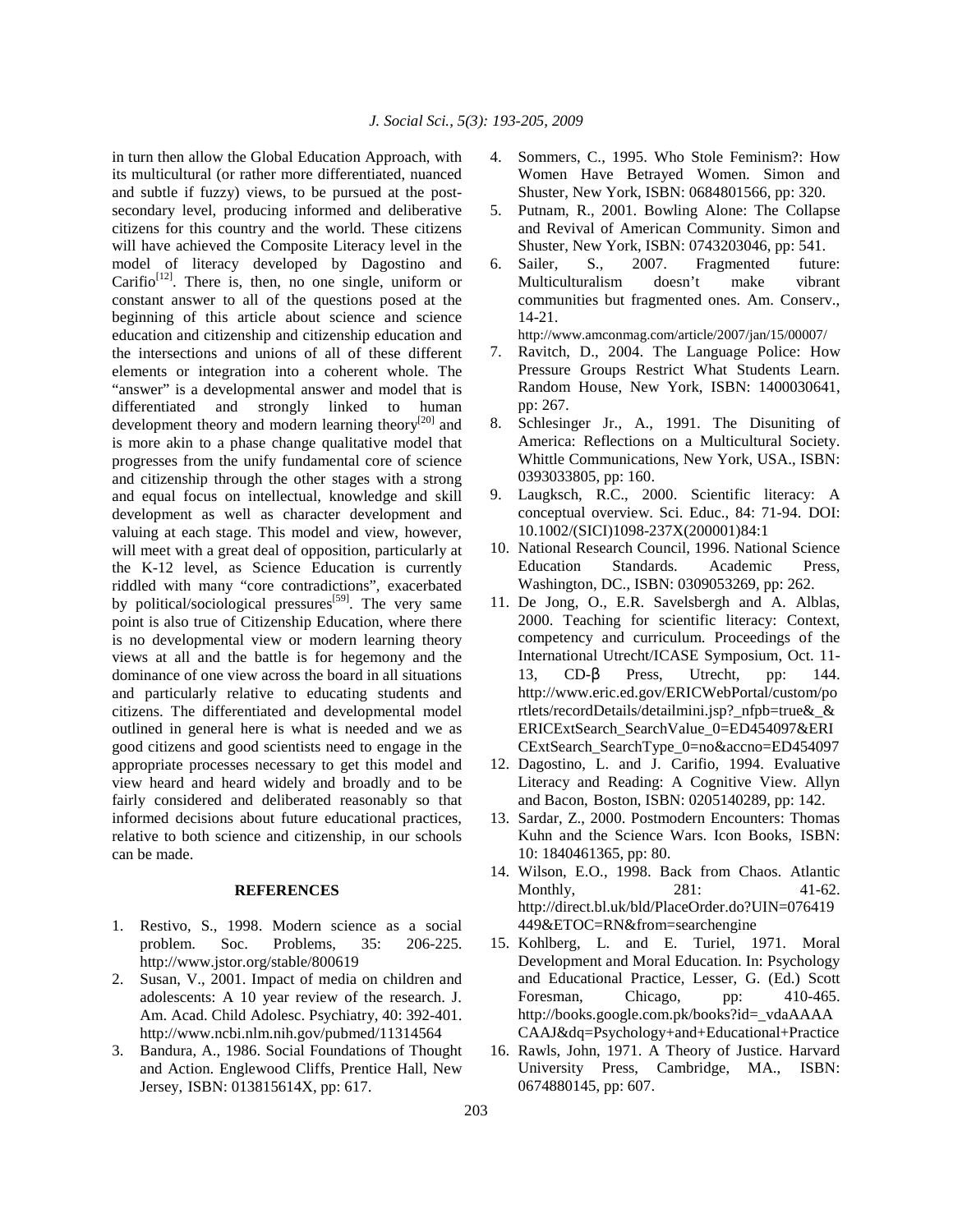- 17. Carifio, J., 2001. Critical analysis methodology. Proceeding of the Annual Conference on Eastern Educational Research Association. Hilton Head, NC.
- 18. Piaget, J. and B. Inhelder, 1969. The Psychology of the Child. Basic Books, New York, pp: 173. http://books.google.com.pk/books?id=B3YuAAA AMAAJ&q=The+Psychology+of+the+Child&dq= The+Psychology+of+the+Child&pgis=1
- 19. Erikson, E.H., 1950. Childhood and Society. Norton, New York, ISBN: 039331068X pp: 397.
- 20. Carifio, J., 2005. Towards a standard integrated information processing/cognitive model of learning. Proceeding of the Paper Presented at the 8th Biennial Conference of the International History, July 15-18, Philosophy and Science Teaching Group, Leeds, England, pp: 1-30. http://www.ihpst2005.leeds.ac.uk/papers/Carifio.pdf
- 21. Erikson, L., 2006. Three models of citizenship education. Unpublished Doctoral Dissertation, University of Massachusetts, Lowell, CN: 2006, ED-12.
- 22. McElroy, J.H., 1999. American Beliefs. Ivan R. Dee Publisher, Chicago, ISBN: 1566633141 pp: 324.
- 23. Immanuel, K., 1900. Kant on Education. Translated by Annete Churton, DC Heath and Co., Boston, ISBN: 0486432211pp: 121.
- 24. Kuhn, T., 1962/1996. The Structure of Scientific Revolutions. 3rd Edn., University of Chicago Press, Chicago, IL, 0226458083 pp:286.
- 25. Kuhn, T., 1977. The Essential Tension. University of Chicago Press, Chicago, ISBN: 0226458067, pp: 390.
- 26. Elshtain, J.B., 1995. Democracy on Trial. Basic Books, New York, ISBN: 0465016162, pp: 153.
- 27. Moreau, J., 2003. Schoolbook Nation: Conflicts Over American History Textbooks from the Civil War to the Present. University of Michigan Press, Michigan, ISBN: 0472113429, pp: 403.
- 28. Banks, J.A., 1993. Integrating the Curriculum with Ethnic Content: Aproaches and Guidelines. In: Multicultural Education: Issues and Perspectives, Banks, J.A. and C.A. McGee-Banks (Eds.). Allyn and Bacon, Boston, ISBN: 0205140440, pp: 189-207.
- 29. Sleeter, C., 1996. Advanced" Ideas about democracy: Toward a pluralist conception of citizenship education. Teachers College Record, 98: 104-125. http://direct.bl.uk/bld/PlaceOrder.do?UIN=021431 564&ETOC=RN&from=searchengine
- 30. Anyon, J., 1979. Ideology and the United States history textbooks. Harvard Educ. Rev., 49: 361-368. http://eric.ed.gov/ERICWebPortal/custom/portlets/ recordDetails/detailmini.jsp?\_nfpb=true&\_&ERIC ExtSearch\_SearchValue\_0=EJ219214&ERICExtS earch\_SearchType\_0=no&accno=EJ219214
- 31. Chester, F., 2003. Terrorists, Despots and Democracy: What Our Children Need To Know. The Thomas B. Fordham Foundation, Washington,  $DC.,$  pp:  $108.$ http://books.google.com.pk/books?id=TIqXHAAA CAAJ&dq=Terrorists,+Despots+and+Democracy: +What+Our+Children+Need+To+Know.
- 32. Sasson, S., 1999. Globalization and its Discontents. New Press, New York, ISBN: 1565845188, pp: 288.
- 33. Lakatos, I., 1970. Falsification and the Methodology of Scientific Research Programs. In: Criticism and the Growth of Knowledge, Lakatos, I. and A. Musgrave (Eds.). Cambridge University Press, Cambridge, UK., ISBN: 0521096235, pp: 309-330.
- 34. Cutler, D., 2002. Taking the Initiative: Promoting Young People's Involvement in Political Decision Making. Carnegie, Washington, DC., pp: 243. http://www.amazon.co.uk/TAKING-INITIATIVE-PROMOTING-PEOPLE-S-INVOLVEMENT/dp/B000Z5Y2X6
- 35. Damon, W., 1998. Political development for a democratic future: A commentary. J. Soc., 54: 621-627. http://cat.inist.fr/?aModele=afficheN&cpsidt=9908 639
- 36. Hahn, C., 1998. Becoming Political: Comparative Perspectives on Citizenship Education. SUNY Press, Albany, ISBN: 0791437485, pp: 304.
- 37. Banks, J.A., 1990. Citizenship education for a pluralistic democratic society. Soc. Stud., 81: 210-214. http://www.eric.ed.gov/ERICWebPortal/custom/po rtlets/recordDetails/detailmini.jsp?\_nfpb=true&\_& ERICExtSearch\_SearchValue\_0=EJ419176&ERIC ExtSearch\_SearchType\_0=no&accno=EJ419176
- 38. Banks, J.A., 2004. Teaching for social justice, diversity and citizenship in a global world. Educ. Forum, 17: 23-36. http://depts.washington.edu/centerme/Fs04banks.p df
- 39. Baptiste, H.P., 1979. Multicultural Education: A Synopsis. 2nd Edn., University Press of America, Washington DC., ISBN: 0810108510, pp: 95.
- 40. Nieto, S., 1992. Affirming Diversity: The Sociopolitical Context of Multicultural Education. Longman, New York, ISBN: 0205529828, pp: 496.
- 41. Kymlicka, W., 1995. Multicultural Citizenship. Oxford University Press, Oxford, ISBN: 0198290918 pp: 296.
- 42. Parekh, B., 2000. Rethinking Multiculturalism: Cultural Diversity and Political Theory. Macmillan, New York, USA., ISBN: 1403944539 pp: 432.